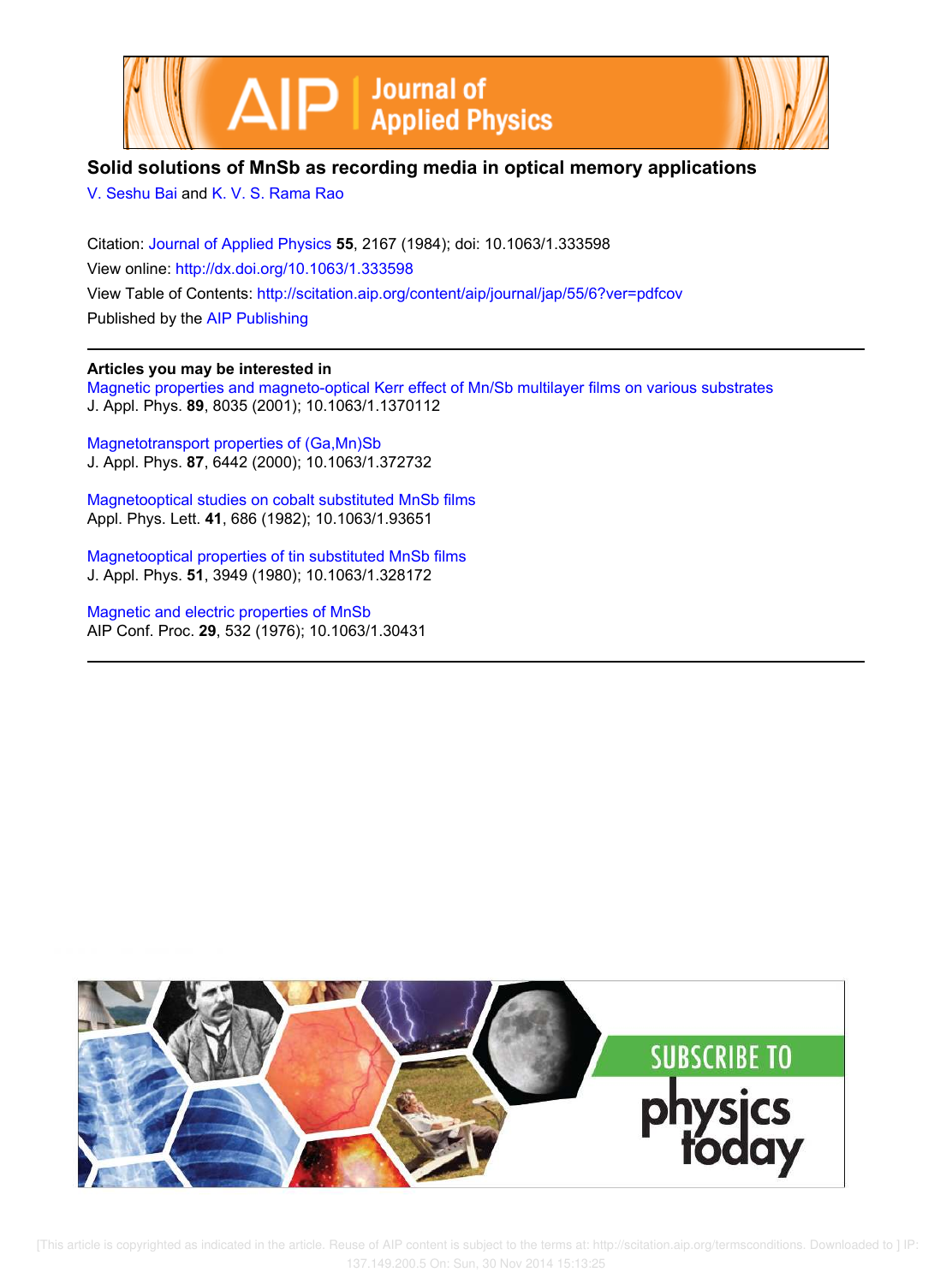# **Solid solutions of MnSb as recording media in optical memory applications**

v. Seshu Bai

*School 0/ Physics, University 0/ Hyderabad, Hyderabad 500* 134, *India* 

K. V. S. Rama Rao

*Department 0/ Physics and Materials Science Research Centre, Indian Institute a/Technology, Madras 600 036, India* 

We show in this paper that many of the difficulties, encountered in using the ferromagnetic MnSb films as storage media in memory devices employing the technique of laser Curie point writing and magneto-optic readout, can be overcome by forming solid solutions of MnSb with Fe, Co, In, and excess Mn, viz.  $Mn_{1-x}F_{2x}Sb$ ,  $Mn_{1-x}Co_xSb$ ,  $MnSb_{1-x}In_x$  and  $Mn_{1+x}Sb$  (0 $\le x \le 0.25$  or 0.3). Spins that are in basal plane of MnSb at 300 K are found to reorient to be along the film normal, from ferromagnetic resonance work, beyond a critical composition  $(x_c = 0.16, 0.21, 0.16,$ and 0.14 for the systems containing Co, Fe, In, and excess Mn, respectively) ensuring a large readout efficiency. Moreover, the lowering of Curie temperature for higher compositions can enable us to work with low power lasers which help to achieve sharper writing without diffusion of heat into neighboring domains. In addition, the absence of any crystallographic phase transformation in the temperature range of operation (unlike in MnBi) makes the MnSb alloys potentially more attractive for use as recording media.

PACS numbers: 85.70.Sq

### I. **INTRODUCTION**

Introduction of optical technology for data storage in computers is potentially capable of improving the performance figure of merit by about 2–4 orders of magnitude, compared to conventional memory systems. This improvement results from the possibility of larger packing density of the storage medium, faster access times and the avoidance of head-crash problems.<sup>1</sup> The coherent property of the writing laser beam enables the data to be stored holographically, thus opening the possibility of parallel data processing.

Information can be stored and retrieved from thin magnetic films using the technique of laser Curie point writing (LCPW) and magneto-optic readout (MORO) respectively. The Curie point writing involves heating of the memory bit location above the Curie point of the film material and cooling it in a magnetic field. The sum of the closure flux and the applied magnetic field determines the direction of magnetization of the memory bit. The reading is accomplished by the Kerr effect or Faraday effect. The above method of storing and retrieving information needs a memory medium with the following properties.

The medium must have (i) sufficiently low Curie temperature to enable writing at lower laser power levels (ii) should, preferably, be usable at room temperature (iii) must have sufficiently high coercivity to avoid accidental erasure of information, (iv) should be stable over extended period of time and over almost indefinite number of write-read cycles, (v) must have a high recording density, and (vi) must provide adequate readout signal to noise ratio.

Thin films of MnBi have been studied extensively<sup>2-4</sup> as a memory medium employing the above technique. However, thin films of other intermetallic compounds such as MnSb, MnAs, CrTe, Mn<sub>5</sub>Ge<sub>3</sub>, MnGaGe, MnAlGe, etc., have been studied only to a much lesser extent.

MnSb and MnBi are isostructural with hexagonal NiAs-type crystal structure and have Curie temperatures of 588 and 633 K, respectively. The easy direction of magnetization in MnBi is along the film normal, i.e., parallel to *c*  axis<sup>5,6</sup> resulting in a large Faraday rotation  $F$  and hence a large readout figure of merit  $2F/\alpha$ , where  $\alpha$  is the optical absorption coefficient. The easy direction of magnetization in MnSb lies in the basal plane and hence in the film plane at room temperature leading to a lesser Faraday effect. This has caused the MnSb film to remain less attractive for optical memory applications.

MnBi undergoes a structural phase transformation from the low-temperature phase (ltp) to a high-temperature phase (htp) at 719 K. The htp MnBi can be prepared by quenching MnBi from above the transformation temperature and it has a lower Curie temperature (453 K) and larger Faraday rotation compared to the ltp MnBi. However, the htp MnBi is known to get converted to the ltp phase with a time constant of two years. $4$  Even if one compromises the large Faraday rotation of htp MnBi and uses the ltp phase, a large number of write-read cycles are shown to transform the ltp phase into the htp phase. <sup>4</sup>

The absence of crystallographic phase transformation in MnSb makes it potentially attractive for optical memory applications provided the easy direction of magnetization can be changed from the basal plane to the *c* direction, ensuring a large readout figure of merit. In this paper we discuss our results on several solid solutions of MnSb and discuss how some of them are potential candidates for optical memory applications.

#### II. **OBSERVATIONS**

The systems  $Mn_{1-x}Fe_xSb$  (0 $\ll x \ll 0.3$ ),  $Mn_{1-x}Co_xSb$  $(0 \le x \le 0.3)$ , MnSb<sub>1 - *x*</sub> In<sub>x</sub>  $(0 \le x \le 0.25)$  and Mn<sub>1+*x*</sub>Sb  $(0 \le x \le 0.25)$  were prepared and studied in our laboratory using thin films coated on coverglass substrates under a vacuum of  $10^{-6}$  Torr. X-ray diffraction studies confirmed that the films were of single phase with the NiAs type crystal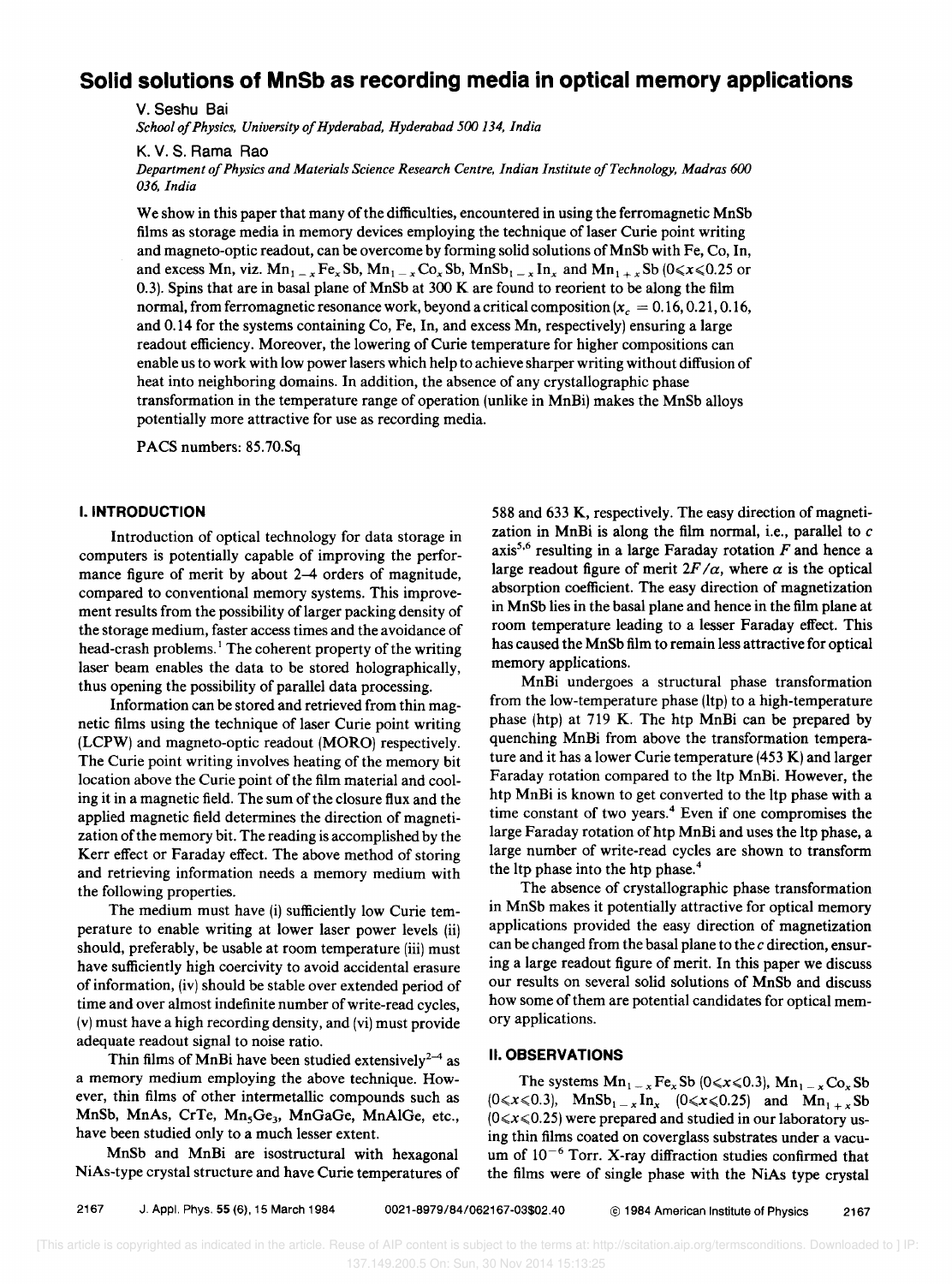structure of MnSb. Magnetization measurements were made using an oscillator technique described elsewhere.<sup>7</sup> The reorientation of the magnetization from the basal plane to the *c*  direction was detected using the ferromagnetic resonance (FMR) technique. Exchange coupling constants  $(A)$  were obtained using the spin wave resonance (SWR) technique. The results are summarized in Figs. 1-4. Preparation of the solid solutions and further experimental details are available in our publications.<sup>8,9</sup>

### **III. DISCUSSION**

We have already mentioned that though MnSb is structurally stable unlike MnBi, the major drawback of MnSb is that at room temperature the spins lie in the basal plane, i.e., in the film plane, thus failing to provide full utilization of the readout figure of merit. In pure MnSb the spins reorient to the *c* direction only above 520 K.<sup>10</sup>

Just as the crystalline anisotropy in single crystals, the strain-anisotropy from magnetostriction plays the dominant role in the polycrystalline films. It can be seen from Fig. 1 that the strain-anisotropy field  $3\lambda_s \sigma / M_s$ ,  $\lambda_s$ ,  $M_s$  are the saturation values of magnetostriction constant and magnetization, respectively, and  $\sigma$  is the planar stress isotropic in the film plane), obtained from ferromagnetic resonance work, undergoes a change in sign from negative to positive at a critical composition,  $x_c = 0.16, 0.21, 0.16,$  and 0.14 for the systems  $Mn_{1-x}Co_xSb$ ,  $Mn_{1-x}Fe_xSb$ ,  $MnSb_{1-x}In_x$  and  $Mn_{1+x}$ Sb, respectively. The critical compositions are the compositions at which the direction of magnetization changes over to the c direction from the basal plane at room temperature  $(300 \text{ K})$ .<sup>11</sup> In other words, the spin reorientation temperature of MnSb (520 K) comes down to 300 K at the critical compositions of the solid solutions. The magnetiza-



FIG. 1. Strain-anisotropy field  $(3\lambda, \sigma/M_s)$  as a function of composition in (a) (Mn,Fe)Sb, (b) (Mn,Co)Sb, (c) Mn(Sb,In) and (d) Mn-Sb at 300 K. The change in sign at  $x = x_c$  is a result of reorientation of spins from film plane at  $x < x_c$  to be along film normal at  $x > x_c$ .



FIG. 2. Variation of  $(A/\lambda \sigma)^{1/2}$  with composition of (a) (Mn,Fe)Sb, (b) (Mn,Co)Sb, (c) Mn (Sb,In) and (d) Mn-Sb at 300 K. The discontinuity at  $x = x_c$  is a result of  $\lambda$  being zero at this composition.

tion remains oriented along the c direction for  $x > x_c$  at 300 K, ensuring a large Faraday rotation. FMR investigations on  $Mn_1$ <sub> $-x$ </sub> Cu<sub>x</sub> Sb<sup>12</sup> and  $MnSb_1$ <sub> $-x$ </sub> Sn<sub>x</sub><sup>13</sup> suggest that reorientation of spins to  $c$  direction does not occur at room temperature even up to 30 at. % of Cu and 20 at. % of Sn respectively. The alloys with higher concentrations of Cu and Sn are found to show the presence of other phases in x-ray photographs.

The optical absorption coefficient  $\alpha$  and the coercive field  $H_c$  of MnSb and MnBi are found to be of the same order of magnitude.<sup>14</sup> Another parameter of importance is the do-



FIG. 3. Curie temperature  $(T<sub>C</sub>)$  as a function of composition in (a) (Mn,Fe)Sb, (b) (Mn,Co)Sb, (c) Mn(Sb,In) and (d) Mn-Sb systems.